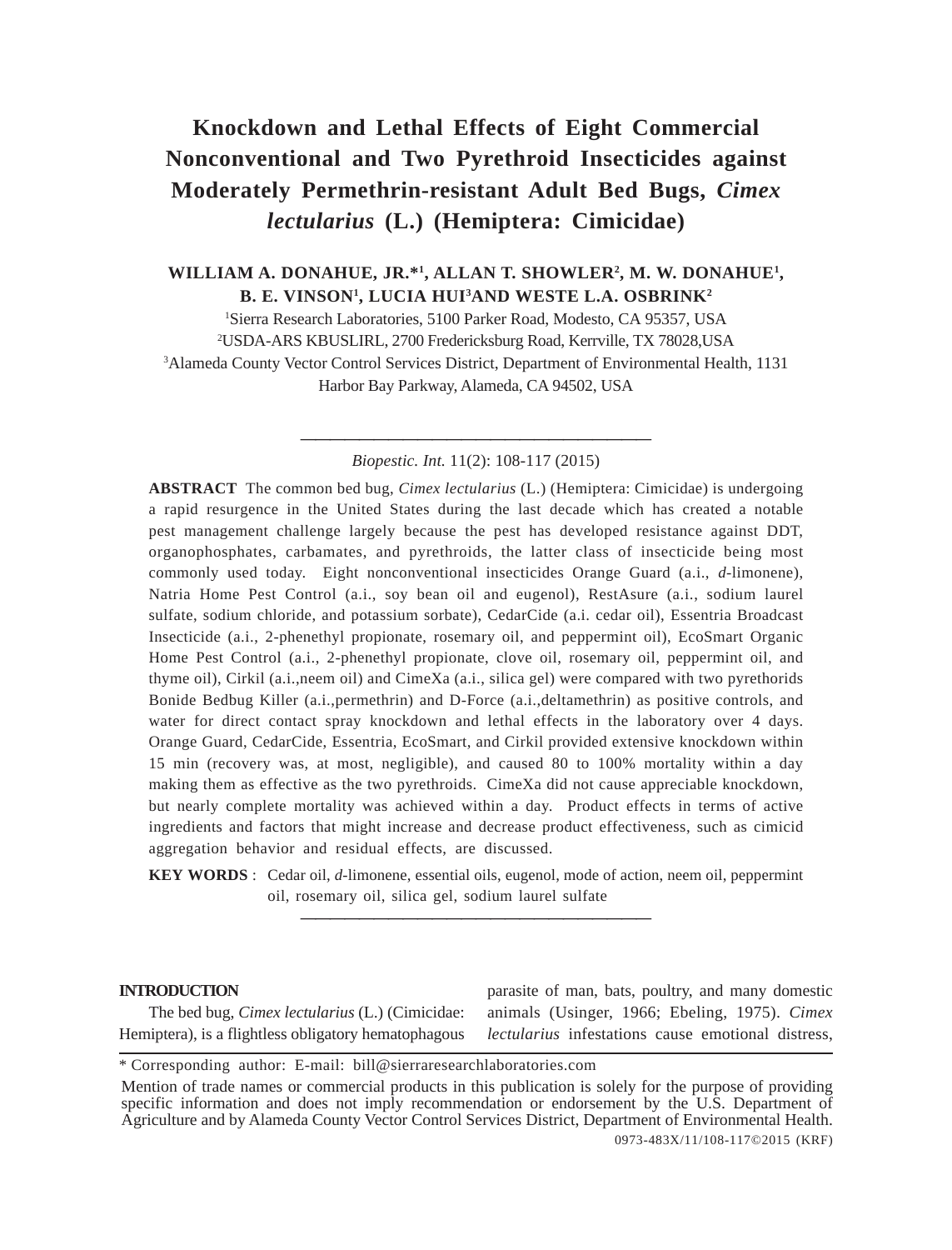sleeplessness, and anxiety (Potter, 2006). Public tolerance for *C*. *lectularius* bites in the United States is almost zero, and litigation, especially involving hotels, is becoming common (Potter, 2006, 2011). Over the last decade, pest control professionals have reported significant increases of *C*. *lectularius* infestations in the United States and in developed countries worldwide (Potter, 2006; Cooper, 2011). Explanations for this resurgence include reduction of baseboard spraying of synthetic pesticides for cockroach control following the introduction of effective baits in the early 1980s, resistance to insecticides, loss of efficacious organophosphates and carbamates as treatment options after enactment of the Food Quality Protection Act (1996), increased international travel, and lack of awareness by the public and pest management professionals (Silverman and Shapas, 1986; Shurdut*et al*., 1998; Potter, 2006; Romero *et al*., 2007; Cooper, 2011). *Cimex lectularius* has developed resistance against DDT, organophosphates, carbamates, and pyrethroids, the latter class of insecticide being most commonly used today (Romero *et al*., 2007; Davies *et al.*, 2012; Koganemaru and Miller, 2013). The rapid resurgence of *C*. *lectularius* in the United States during the last decade has created one of the most difficult pest management challenges in a generation (Potter, 2006; Potter *et al*., 2008; Koganemaru and Miller, 2013) and there is a critical immediate need for new insecticides to achieve control.

As *C*. *lectularius* resistance to conventional insecticides increases, alternative control tactics, such as application of bioactive natural products that often involve multiple compounds with different modes of action warrant investigation and development. Different modes of action in the same nonconventional insecticide can reduce the risk of insecticide resistance. Botanical products that contain bioactive compounds are desirable for pest management when they are effective and benign to natural enemy populations (Schmutterer, 1990, 1995; Ascher, 1993). Many are considered to be minimumrisk pesticides and are exempt from Environmental Protection Agency (EPA) registration under section 25(b) of the Federal Insecticide and Rodenticide Act (Cloyd*et al*., 2009). While some claims of success using nonconventional insecticides against *C*. *lectularius* are anecdotal, a limited number of nonconventional insecticides, including botanicallybased formulations and desiccating powders, have been scientifically assessed and were found to be efficacious against *C*. *lectularius* (Anderson and Cowles, 2012; Akhtar and Isman, 2013; Hinson *et al*., 2014; Wang *et al*., 2014; Goddard and Maschek, 2015). Because the need for assessing rapid effects of nonconventional insecticides is becoming more apparent as *C*. *lectularius* resistance to conventional insecticides continues to develop and *C*. *lectularius* infestations spread and intensify, we assessed the direct contact efficacy of eight nonconventional commercial insecticides, each with different active ingredients, for *C*. *lectularius* suppression by means of knockdown and mortality.

## **MATERIALS AND METHODS**

Assays were conducted at Sierra Research Laboratories in Modesto, Stanislaus County, CA, during March and April 2014. Sierra Research Laboratories-WMB strain *C*. *lectularius* (L.), with moderate permethrin resistance (10×) were used. The treatment products were Orange Guard (EPA reg. no. 61887-1-AA, Orange Guard, Carmel Valley, CA) ready to use (RTU) emulsion with the active ingredient listed as being *d*-limonene (5.8%); Natria Home Pest Control (EPA reg. exempt, Bayer, Environmental Science, Research Triangle Park, NC) RTU emulsion with active ingredients soy bean oil (3%) and eugenol (0.25%); RestAsure (EPA reg. exempt, RestAsure, St. Louis, MO) RTU emulsion with active ingredients sodium laurel sulfate, sodium chloride, and potassium sorbate (proprietary mixture); CedarCide (EPA reg. exempt, CedarCide, Lewisville, TX) RTU emulsion with active ingredients cedar oil (5-20%) and hydrated silica (80-95%); Essentria Broadcast Insecticide (EPA reg. exempt, Envincio, Cary, NC) RTU aerosol with active ingredients 2 phenethyl propionate (3%), rosemary oil (1.5%), and peppermint oil (2%); EcoSmart Organic Home Pest Control (EPA reg. exempt, Alpharetta, GA) RTU emulsion with active ingredients 2-phenethyl propionate (2%), clove oil (1%), rosemary oil (1%), peppermint oil (1%), and thyme oil (0.5%); Cirkil RTU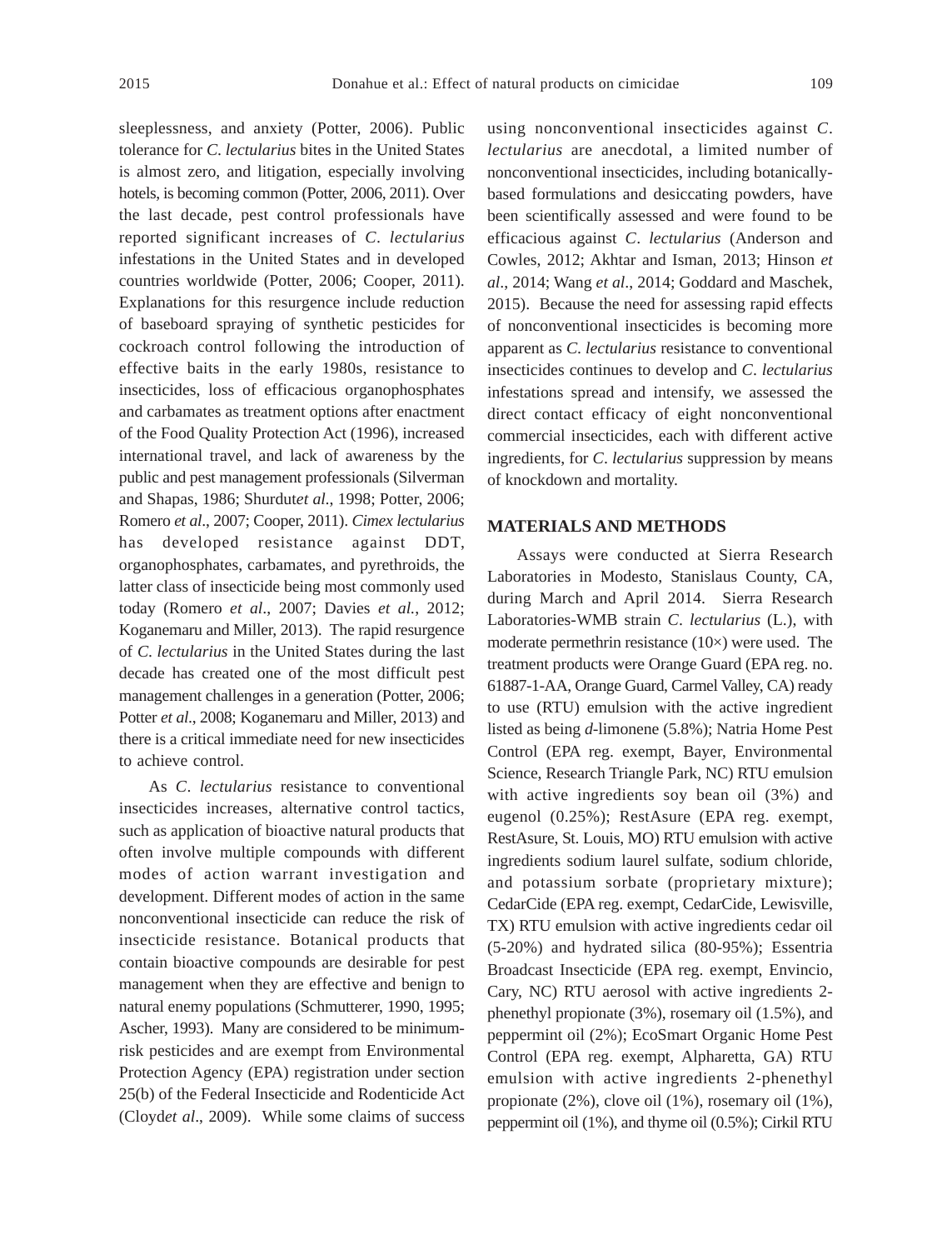(EPA reg. no. 88760-1, Terramera, Buena Park, CA) RTU emulsion with cold pressed neem oil as the active ingredient (5.5% cold pressed neem oil); CimeXa (EPA reg no. 73079-12, Rockwell Labs, Kansas City, MO) with silica gel dust as the active ingredient (100%); Bonide Bedbug Killer (EPA reg. no. 4-358, Bonide Products, Oriskany, NY) RTU emulsion with permethrin as the active ingredient (0.5%) as a positive control; and D-Force (EPA reg. no. 279-9554, FMC, Philadelphia, PA) RTU aerosol with deltamethrin as the active ingredient (0.6%) as another positive control to which the strain of *C*. *lectularius* used in this study was not known to be resistant. All of the treatments were obtained from various retail sources, and the control was tap water.

Treatment units were each comprised of 10 adult *C*. *lectularius* inside a 336-mL plastic cup (Kal-Clear KC12S, Fabri-Kal, Kalamazoo, MI) on a cone coffee filter at the bottom to absorb excess liquid. Plastic Kal-Clear domed lids to the cups each had a 2.5-cm diameter hole at the apex through which the treatment formulations were sprayed using a 710-mL Delta Orbital Sprayer (Delta Industries, King of Prussia, PA) or aerosol can in which the product was purchased. Application distance between the sprayer nozzle was 15 cm for all of the treatments. The amount of each product delivered by the sprayer varied based on the formulation but complete coverage was achieved in every instance. Orange Guard was delivered in the amount of 1.8 mL/ replicate, CedarCide 2.2 mL/replicate, Essentria Broadcast Aerosol 0.9 mL/replicate, EcoSmart Home Pest Control 1.6 mL/replicate, Natria Home Pest Control 1.7 mL/replicate, RestAsure 0.84 mL/replicate, Cirkil 1.3 1.3 mL/replicate, CimeXa 0.1 g/replicate, D-Force Aerosol 0.7 mL/replicate, Bonide Bedbug Killer 2.4 mL/replicate, and the control was comprised of 1.6 mL of water. Five minutes after treatment, the insects in each cup were moved on to a 9.4-cm-diam, 1.5 cm deep plastic dish (Greiner Bio-One North America, Monroe, NC) with a 7.5-cm-diam #2 Whatman (VWR, Westchester, PA) filter paper disc inside as harborage and the dish was covered with a flat lid. This procedure was replicated five times for each of the 11 treatments, and the treatments were arranged in a completely randomized experimental design.

Knockdown (the inability of the bed bug to right itself or move in an upright deliberate manner) and recovery (process leading to restoration from knockdown) were determined by counting numbers of knocked down insects in each cup at 5, 15, 30, 45, 60, 120, and 240 min after treatment. Mortality (no movement on being probed) was assessed as numbers of dead insects at 1, 2, 3, and 4 days following treatment.

The knockdown, recovery, and mortality assays were each analyzed using one-way ANOVA and using repeated measures with treatment and time as factors and a treatment  $\times$  time interaction (Analytical Software, 1998). Mean separations were accomplished with Tukey's HSD  $(P < 0.05)$ (Analytical Software, 1998). Because normality and homogeneity of variance assumptions were not violated, data were not  $log(x + 1)$ -transformed before analyses.

### **RESULTS**

Knockdown effects were detected  $(F = 21.95, df)$  $= 76, 384, P < 0.0001$ . Within the first 5 min CedarCide, EcoSmart, and Bonide caused complete knockdown and similar results were obtained with Orange Guard, Natria, Cirkil, and D-Force (Fig. 1) (Table 1). RestAsure and Essentria achieved 52% and 48% knockdown, but CimeXa failed to cause more knockdown than the negative control throughout the assay (Fig. 1). The most potent knockdown-inducing products at 5 min maintained high efficacy levels for the rest of the 4-h-long knockdown assessment, and knockdown in the Essentria treatment increased from 48 to 92% by 15 min (Fig. 1). Although knockdown in the Natria treatment was not statistically different from complete knockdown, it declined from a peak of 66% at 5 min to 60% at 15 min and to ≈52% by 30 min (Fig. 1). Similarly, RestAsure did not statistically differ at each sampling time from the products that were > 90% effective and knocked down only ≈60% of the cimicids (Fig. 1). Repeated measures detected a treatment effect (*F* = 24.45, df = 10, 384, *P* < 0.0001),a time effect ( $F = 6.04$ , df = 6, 384,  $P < 0.0001$ ) occurred between 5 and 15 min, and a treatment  $\times$  time interaction was detected ( $F = 7.35$ , df = 60, 384,  $P <$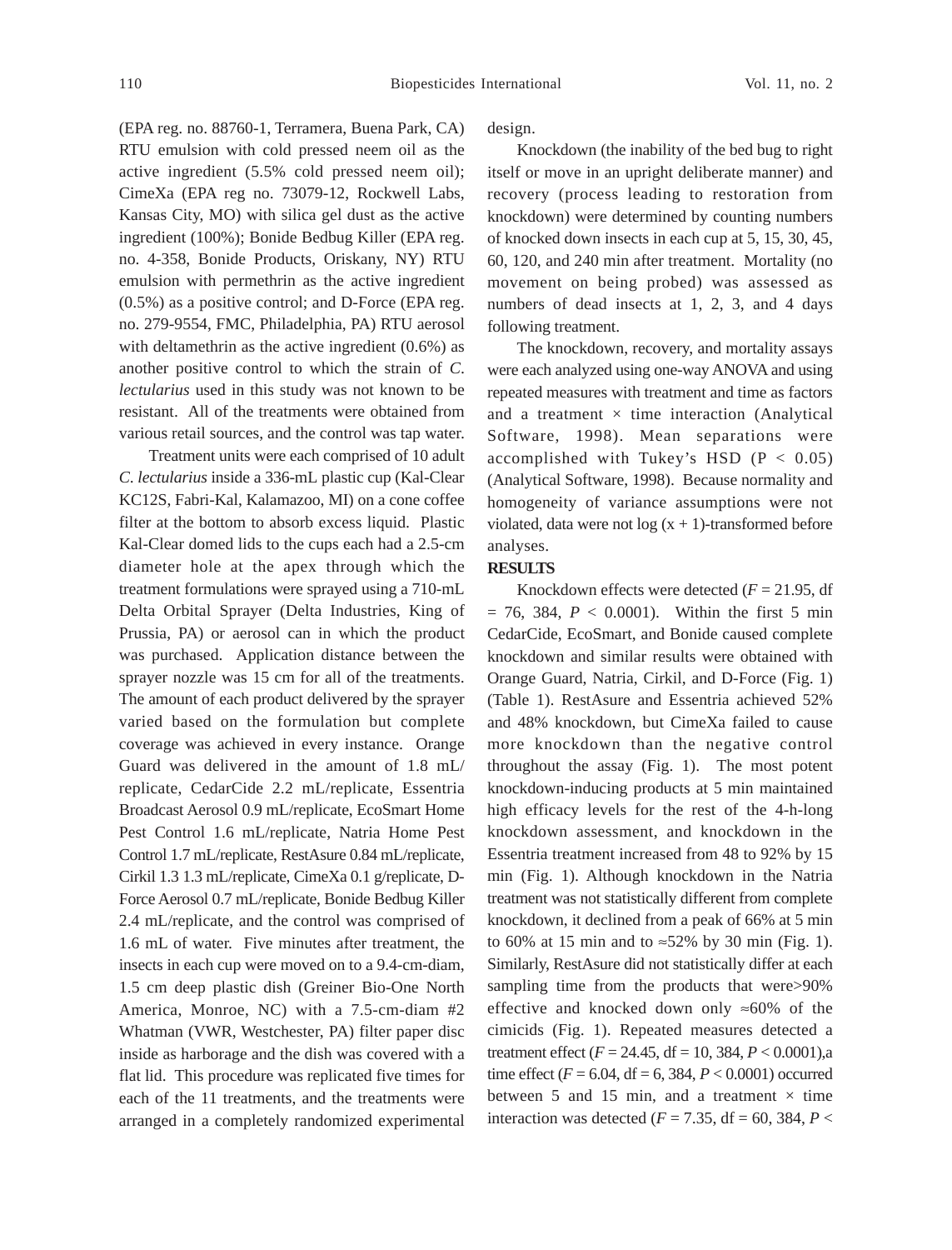

**Fig. 1. Mean (**± **SE)** *C***.** *lectularius* **knockdown** at time intervals to 4 h ( $n = 5$  replicates, one-way **ANOVA, Tukey's HSD; a-d is abcd) for A) six nonconventional insecticides and B) two nonconventional insecticides, two pyrethroids, and a control comprised of water (A and B data analyzed together but presented separately to enhance clarity).**

0.0001). Three nonconventional insecticides achieved > 90% knockdown within 5 min, one did so within 15 min, and Orange Guard maintained ≈78% knockdown throughout the 4-h-long assay (Table 1).

Recovery from knockdown did not occur in the CedarCide, Essentria, EcoSmart, and the two pyrethroid treatments, and it did not rise above 10% in any of the other treatments that caused knockdown (Fig. 1). Although treatment differences were detected (*F* = 2.03, df = 32, 164, *P* = 0.0029), Tukey's HSD did not identify which means were involved. Similarly, repeated measures detected treatment differences ( $F = 2.18$ , df = 10, 164,  $P =$ 0.0375) that were not clarified by Tukey's HSD. Time did not affect recovery and a treatment  $\times$  time interaction was not detected.

Treatment influenced mortality ( $F = 17.55$ , df = 43, 219, *P* < 0.0001) during the 4-d sampling period after the insecticides were applied. All of the insecticides killed more cimicids than died in the negative control (Table 2), but only CedarCide caused 100% mortality and it did so by the end of the first day (Tables 1 and 2). Essentria, Cirkil, CimeXa, Bonide, and D-Force resulted in > 90% mortality on the first day, and EcoSmart and Orange Guard caused 88 and 76% mortality, respectively (Tables 1 and 2). Natria and RestAsure killed 42% and 46% of the cimicids on the first day, and neither of them killed more than 52% by the end of 4 day (Table 2). Mortality in the Orange Guard treatment increased by 18.4% during the 4 day, becoming 87.5 and 73.1% more effective than Natria and RestAsure, respectively (Table 2). Repeated measures detected treatment differences ( $F = 19.42$ , df = 10, 219,  $P <$ 0.0001) resulting from the relatively low mortality in the Natria and RestAsure treatments, and in the negative control. Time effects  $(F = 11.89, df = 3,$ 219, *P* < 0.0001) occurred between the second and third day when overall mortality increased by 3.9%. A treatment  $\times$  time interaction was detected ( $F =$ 2.43, df = 30, 219,  $P = 0.0003$ ).

#### **DISCUSSION**

Desirable insecticides for cimicid control in the home, hotels, and other locations where humans are likely to encounter them will rapidly (within minutes) halt biting activity and, possibly more slowly, eliminate the pest. The two goals, knockdown and elimination, can be accomplished separately and by different means, or at the same time using one or more insecticide. Elimination can occur in hours, days, or weeks depending on the scale and complexity of the infestation, and it can be achieved by repellency (mainly aims to completely avert biting) or mortality. Although neurotoxic pyrethroid insecticides (Vijverberg and van den Bercken, 1990), such as permethrin, are known for achieving rapid knockdown and for their lethality to *C*. *lectularius*, resistance has become increasingly problematic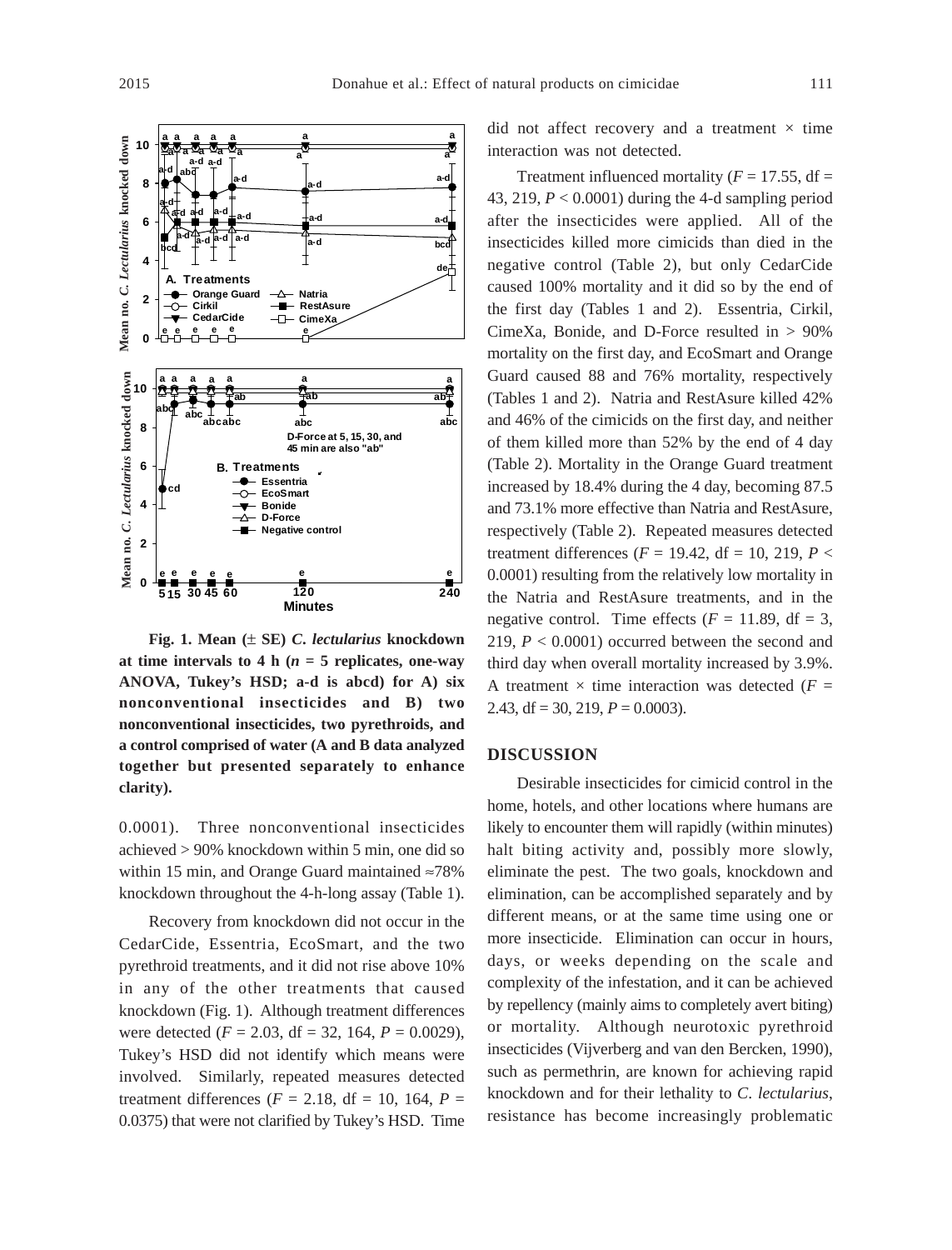(Romero *et al*., 2007; Davies *et al*., 2012; Koganemaru and Miller, 2013). When treating structures and surfaces, effective cimicid control products should also provide sufficient residual effects to continue eliminating the pest over a substantial period of time (weeks, months) following application (Hinson *et al*., 2014) because cimicids are difficult to locate and eliminate with low-residual direct sprays (Romero *et al*., 2009). Commercial nonconventional insecticides are available for purchase but few have been compared in terms of efficacy, particularly products with different modes of action.

The insecticides we tested contain different active ingredients, some have different modes of action, and a few have different active ingredients and modes of action within the same product. Neembased products, such as Cirkil, often involve a variety of bioactive compounds (*e.g.*, salannin, salannol, nimbinen, gedunin, and dirachtin derivatives)that can induce a variety of insecticidal effects (*e.g.*, growth regulation, repellency, mortality from direct contact and exposure to volatiles, sublethal reproductive inhibition) against arthropods (Jones *et al*., 1989; Schmutterer, 1990, 1995; Walter, 1999; Showler *et al*., 2004; Greenberg *et al*., 2005). A commercial product containing 70% clarified hydrophobic extract of neem oil, however, was found to have negligible efficacy against cimicids (Hinson *et al*., 2014). The strong efficacy of neem-based Cirkil suggests that it has a different blend of bioactive components.

RestAsure's proprietary mixture of active ingredients sodium laurel sulfate, sodium chloride, and potassium sorbate are intended to repel, desiccate, and kill, respectively. The active ingredients have not been well established as insecticides and potassium sorbate is best known as an antibacterial and antifungal agent for preserving food (Nikolov and Ganchev, 2011), and sorbic acid was reported to have an insecticidal effect in stored products (Dunkel*et al*., 1984; Dunkel and Read, 1991).

A variety of essential oils have shown pest control properties (Koul *et al*., 2008). Essentria's 2 phenethl propionate and two botanically-based essential oils are indicated by the label as being an octopamine blocker and repellent, and EcoSmart contains 2-phenethyl propionate and four botanically-based essential oils. The precise modes of action of the various essential oils are not always clear, but most essential oils are neurotoxic, involving

| ,,,,,,,,,,,,           |                 |         |                  |       |  |
|------------------------|-----------------|---------|------------------|-------|--|
| Treatment <sup>a</sup> | Knockdown (%)   | Minutes | Mortality $(\%)$ | Hours |  |
| Orange Guard           | $82.0 \pm 11.9$ | 15      | $72.0 \pm 16.2$  | 96    |  |
| CedarCide              | 100             | 5       | 100              | 24    |  |
| Essentria              | $92.0 \pm 5.8$  | 15      | $94.0 \pm 6.0$   | 24    |  |
| <b>EcoSmart</b>        | 100             | 5       | $96.0 + 2.2$     | 72    |  |
| Natria                 | $66.0 \pm 15.1$ | 5       | $42.0 + 12.8$    | 24    |  |
| RestAsure              | $60.0 \pm 15.1$ | 15      | $56.0 + 16.3$    | 72    |  |
| Cirkil                 | $98.0 \pm 2.0$  | 5       | $98.0 \pm 2.0$   | 24    |  |
| CimeXa                 | $34.0 \pm 8.7$  | 240     | $98.0 \pm 2.0$   | 24    |  |
| Bonide                 | 100             | 5       | $78.0 + 17.4$    | 24    |  |
| D-Force                | $98.0 + 2.0$    | 5       | $98.0 \pm 2.0$   | 24    |  |
|                        |                 |         |                  |       |  |

**Table 1. Mean (**± **SE) peak percentage knockdown and mortality and time at which the peak was first observed**

a Orange Guard, a.i.,*d*-limonene (5.8%); Natria Home Pest Control a.i., soy bean oil and eugenol (0.25%); RestAsure a.i., sodium laurel sulfate, sodium chloride, and potassium sorbate (proprietary mixture); CedarCide a.i., cedar oil (5- 20%) and hydrated silica (80-95%); Essentria Broadcast Insecticide a.i., 2-phenethyl propionate (3%), rosemary oil (1.5%), and peppermint oil (2%); EcoSmart Organic Home Pest Control a.i., 2-phenethyl propionate (2%), clove oil (1%), rosemary oil (1%), peppermint oil (1%), and thyme oil (0.5%); Cirkil a.i.,neem oil (5.5% cold pressed neem oil); CimeXa a.i., silica gel (100%); Bonide Bedbug Killer a.i., permethrin (0.5%) positive control; D-Force a.i., deltamethrin (0.6%) positive control; water, negative control.

Control 0  $n/a$  0  $n/a$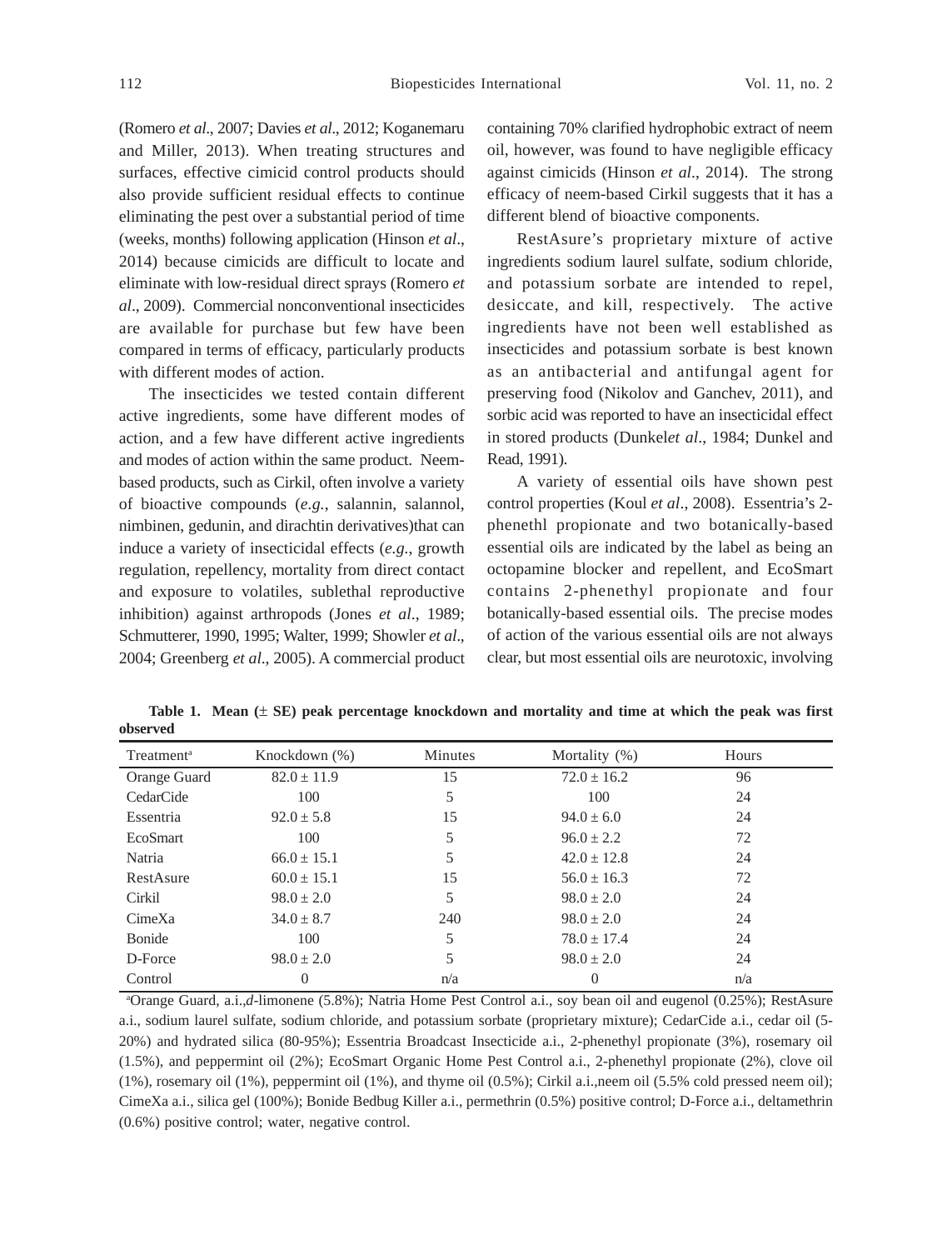acetylcholinesterase inhibition, competitive obstruction of octopaminergic receptors, or interference with GABA-gated chloride channels (Mann and Kaufamn, 2012). Eugenol, from cloves and other botanical sources, in Natria acts on octopaminergic receptors (Khanikor *et al*., 2013) and it has repellent knockdown and lethal effects on a variety of herbivorous and phlebotomous arthropods (Bhatnagar*et al*., 1993, Cornelius *et al*., 1997, Lee *et al*., 1997, Obeng-Ofori and Reichmuth, 1997; Isman, 2000; Hummelbrunner and Isman, 2001; Thorsell *et al*., 2006; Hieu*et al*., 2010; Velazquez *et al*., 2011b). Peppermint, another essential oil, is mainly used in arthropod control as a repellent (Thorsell *et al*., 2006; Mkolo *et al*., 2011; Hieu *et al*., 2012), and rosemary has been reported as being toxic to arthropods (Velazquez *et al*., 2011a). Orange Guard's *d*-limonene, from citrus oil, destroys the wax coating of arthropod respiratory systems and has been shown to kill a variety of arthropods and to inhibit egg hatching in some, including ticks (Coates *et al*., 1991; Lee *et al*., 1997; Hummelbrunner and Isman, 2001; Raina *et al*., 2007; Ferrarini *et al*., 2008). A commercial cimicid control product with active ingredients clove oil, peppermint oil, and sodium lauryl sulfate produced 100% cimicid mortality in 7–14 days depending on the insect strain (Hinson *et al*. 2014). Another commercial product with geraniol, cedar oil, and sodium lauryl sulfate caused 92.5% cimicid control in apartment buildings (Wang *et al*., 2014). A different commercial product with phenethyl propionate, soybean oil, and clove oil only provided 45% control in a chicken house (Goddard and Mascheck, 2015). Cedar oil in CedarCide blocks respiration and has neurological effects, including toxicity and repellency (Panella *et al*., 1997; Dolan *et al*., 2007), and some other essential oils, if delivered in sufficient doses, can in the same way affect respiration. Another commercial product containing 10% cedar oil, also provided 100% cimicid mortality, within 1 h (Hinson *et al*., 2014). Soybean oil in Natria, like most oils on arthropods, can also block respiration (Bográn *et al*., 2006).

CimeXa, a dust formulation, destroys the waxy

| Treatment <sup>a</sup> | Mortality <sup>b</sup><br>Days post treatment |                   |                    |                    |  |  |  |
|------------------------|-----------------------------------------------|-------------------|--------------------|--------------------|--|--|--|
|                        | 1                                             | 2                 | 3                  | 4                  |  |  |  |
| Orange Guard           | $7.6 + 1.2a-e$                                | $8.0 + 1.0a - e$  | $8.2 \pm 0.9$ a-e  | $9.0 + 0.5a-c$     |  |  |  |
| CedarCide              | 10a                                           | 10a               | 10a                | 10a                |  |  |  |
| Essentria              | $9.4 \pm 0.6$ a,b                             | $9.4 \pm 0.6$ a,b | $9.4 \pm 0.6$ a,b  | $9.4 \pm 0.6$ a,b  |  |  |  |
| EcoSmart               | $8.2 + 0.4a-d$                                | $8.8 + 0.4a-d$    | $9.6 \pm 0.2a$ , b | $9.6 \pm 0.2$ a,b  |  |  |  |
| Natria                 | $4.2 \pm 1.3$ e,f                             | $4.2 \pm 1.3$ e,f | $4.6 + 1.2e$       | $4.8 \pm 1.4$ e, f |  |  |  |
| RestAsure              | $4.6 + 0.6e$                                  | $4.8 \pm 1.5$ d,e | $5.6 + 1.6$ b-e    | $5.2 + 1.6c - e$   |  |  |  |
| Cirkil                 | $9.8 + 0.2a$                                  | $9.8 + 0.2a$      | $9.8 + 0.2a$       | $9.8 + 0.2a$       |  |  |  |
| CimeXia                | $9.8 \pm 0.2a$                                | $9.8 + 0.2a$      | $9.8 + 0.2a$       | $9.8 + 0.2a$       |  |  |  |
| Bonide                 | $9.6 \pm 0.4a$ ,b                             | $9.4 \pm 0.4a,b$  | $9.4 \pm 0.4a$ , b | $9.4 \pm 0.4a$ , b |  |  |  |
| D-Force                | $9.8 + 0.2a$                                  | $9.8 + 0.2a$      | $9.8 \pm 0.2a$     | $9.8 \pm 0.2a$     |  |  |  |
| Control                | 0g                                            | 0g                | $0.4 \pm 0.4$ fg   | $0.4 \pm 0.4$ fg   |  |  |  |

**Table 2.Mean (± SE) numbers of C.** *lectularius* **killed by contact (spray) application of eight natural productbased and two pyrethroid insecticides after 1–4 days**

a Orange Guard, a.i., *d*-limonene (5.8%); Natria Home Pest Control a.i., soy bean oil and eugenol (0.25%); RestAsure a.i., sodium laurel sulfate, sodium chloride, and potassium sorbate (proprietary mixture); CedarCide a.i., cedar oil (5- 20%) and hydrated silica (80-95%); Essentria Broadcast Insecticide a.i., 2-phenethyl propionate (3%), rosemary oil (1.5%), and peppermint oil (2%); EcoSmart Organic Home Pest Control a.i., 2-phenethyl propionate (2%), clove oil (1%), rosemary oil (1%), peppermint oil (1%), and thyme oil (0.5%); Cirkil a.i.,neem oil (5.5% cold pressed neem oil); CimeXa a.i., silica gel (100%); Bonide Bedbug Killer a.i., permethrin (0.5%) positive control; D-Force a.i., deltamethrin (0.6%) positive control; water, negative control.

b Values followed by different letters are significantly different (*P* < 0.05), one-way ANOVA, Tukeys HSD.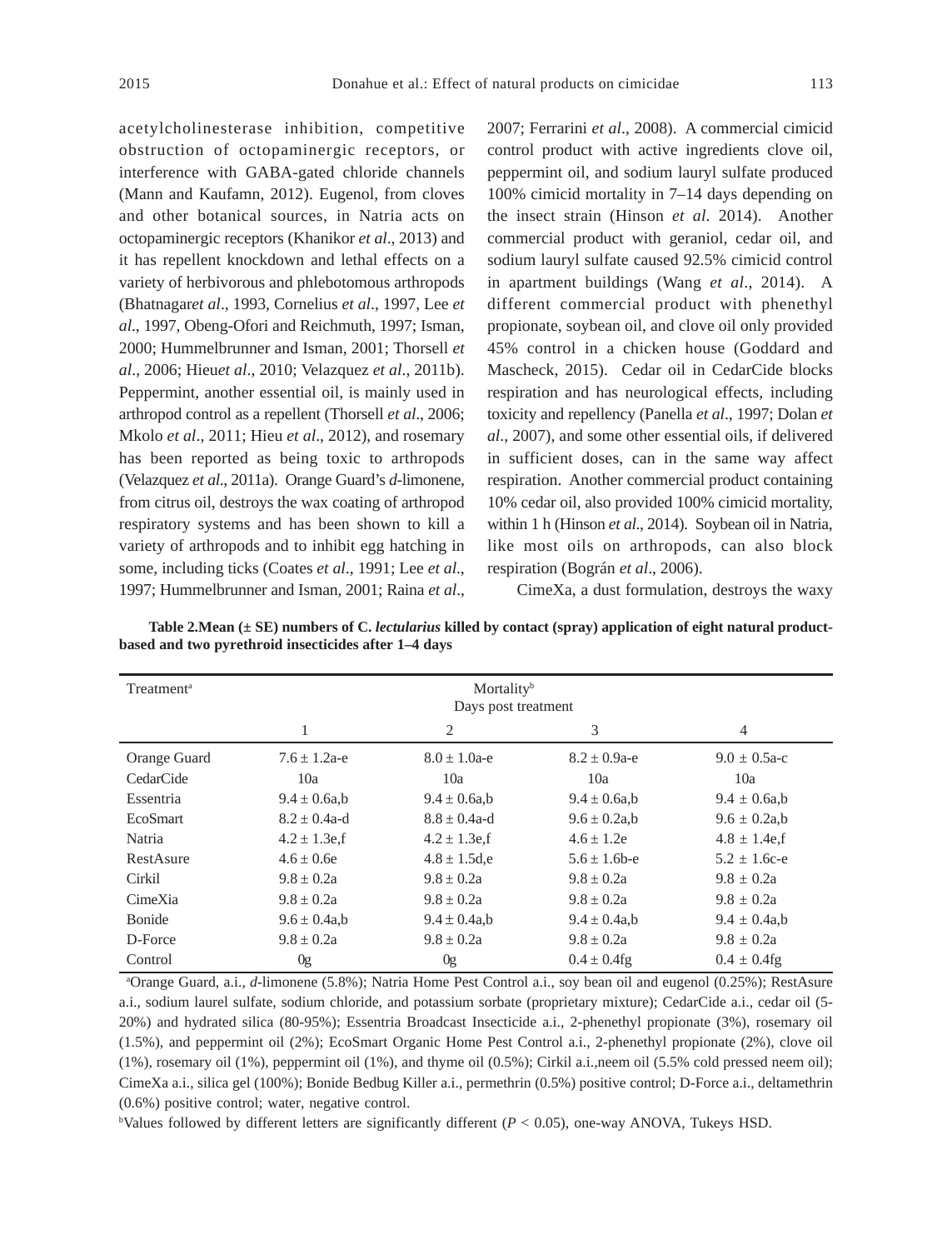cuticle of the cimicid, resulting in dehydration (Akhtar and Isman, 2013; Goddard and Maschek, 2015). Although cimicid control in a chicken house reached only 46% when diatomaceous earth mixed with the neonicotinoid insecticide dinotefuran was used, CimeXa provided 100% control within 24 h (Goddard and Mascheck, 2015). Because effective dust-based desiccant products are not affected by residue aging, Anderson and Cowles (2012) concluded that they were superior to sprayable pyrethroid products for cimicid control.

We found that Cirkil, CedarCide, Orange Guard, Essentria, EcoSmart were as effective or nearly as effective as the two pyrethroids, Bonide and D-Force, in terms of achieving  $> 80\%$  knockdown within 15 min and maintaining that level for the 2-h duration of the knockdown assay. The same five nonconventional insecticides achieved > 90% cimicid mortality within 4 days, hence, all five were as effective for knockdown and elimination as the pyrethroid positive controls. The five nonconventional products involved neem oil, cedar oil, *d*-limonene, 2-phenethyl propionate, rosemary oil, peppermint oil, clove oil, and thyme oil. Hence, certain essential oils, neem constituents, and 2 phenethyl propionate, which have a variety of modes of action (*e.g.*, octopamine receptor inhibition, possibly other neurotoxic effects, and respiratory interference or blockage can induce rapid knockdown and relatively high mortality within days). Natria's and RestAsure's moderate knockdown (50–60% with relatively great variability) and 40–50% lethality indicates that the eugenol, soybean oil, sodium lauryl sulfate, sodium chloride, and potassium sorbate were not sufficient for adequate knockdown and mortality at the dosages and in the formulations used. Repeated measures showed that in terms of knockdown, Natria and RestAsure averaged 32 to 42.5% less, and mortality averaged 46.3 to 50% less, than the more efficacious conventional and nonconventional products, and that knockdown for most products occurred within the first 15 min. While CimeXa only caused negligible knockdown, it was highly effective for killing bedbugs within 24 h. Similarly, repeated measures showed that mortality mainly occurred within 24 h and that there was a slight (4%) average increase between the second and third post-treatment days. Within the parameters of our study, Cirkil, CedarCide, Orange Guard, Essentria, and EcoSmart were best for rapid knockdown and elimination, but CimeXa provided effective control in one day absent rapid knockdown.CimeXa, and other similarly effective dust-based products, might gain a rapid knockdown effect by combining it with another insecticide with strong knockdown capability.

Because this study involved contact knockdown and lethal effects within a maximum of 4 days, the full extent of possible effects of the tested products were not measured. Neem, for example, can contain many bioactive compounds (Jones *et al*., 1989; Schmutterer, 1990, 1995; Walter, 1999) whose effects were not observed in the context of the study. Azadirachtin, the most widely recognized active ingredient of neem-based insecticidal products, is mostly regarded as an insect growth regulator that affects insects during molts or other transitions in developmental stages (Schmutterer, 1990, 1995; Kraiss and Cullen, 2008), hence, Cirkil might not have shown its full potential for eliminating cimicids. Residual effects from contact with treated surfaces were also not measured, nor was the contribution of repellency to control, and horizontal transmission of powder and botanical-based nonconventional insecticides at aggregations has been shown to occur in cimicids (Akhtar and Isman, 2013). Finally, sublethal effects that might hinder reproduction (*e.g.*, reduce fecundity, decrease egg hatch from treated parent insects) were not considered. Some factors that might have negatively influenced efficacy under natural conditions were also not tested. As examples, aggregation can reduce mortality from some insecticides (Benoit *et al*., 2007), and long-term effects of population dynamics can rekindle and reintroduce problematic infestations (*e.g.*, infestations can originate from a single mated female) (Booth *et al*., 2012; Hinson *et al*., 2014).

The nonconventional products Orange Guard, CedarCide, Essentria, EcoSmart, and Cirkil, displayed the knockdown and elimination capabilities of a desirable cimicid insecticide when applied as direct contact sprays. Based on the active ingredients of each product, *d*-limonene, cedar oil, and cold pressed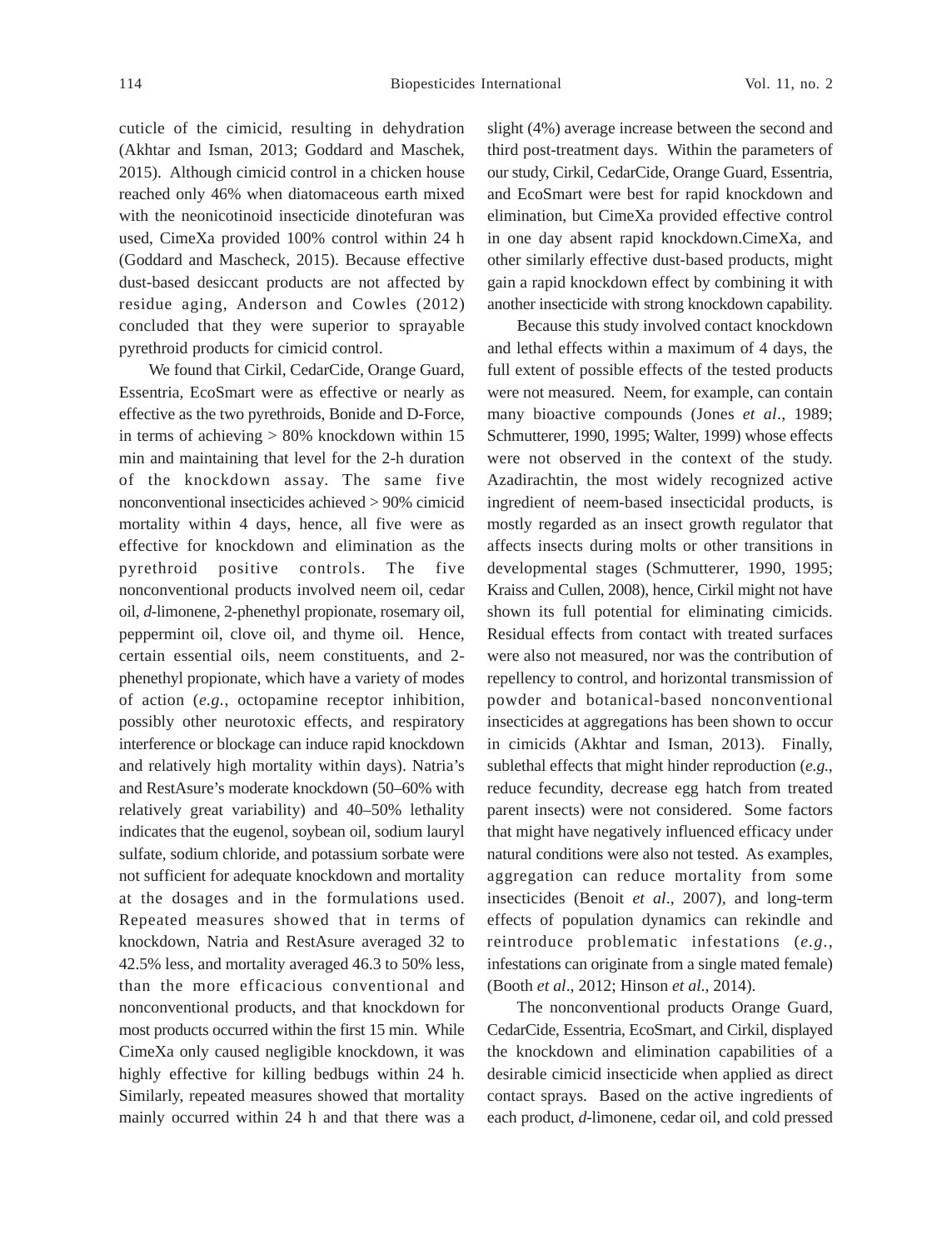neem oil were each effective. Because Essentria and EcoSmart are blends of essential oils and specific bioactive chemicals, the relative contributions of 2 phenethyl propionate, rosemary oil, peppermint oil, clove oil, and thyme oil to knockdown and mortality were not established. A sixth nonconventional product, CimeXa, comprised of silica gel, was effective at eliminating the pest within a single day. It is possible that the multiple modes of action of most of the nonconventional products we tested, some sufficiently benign to be exempt from EPA registration, will delay or prevent the development of resistance commonly associated with conventional insecticides.

*Acknowledgments.* We thank Alameda County Vector Control Services District, Department of Environmental Health for financial assistance, and Blake Wilson for critical review of an earlier draft.

#### **REFERENCES**

- Akhtar, Y. and Isman, M.B. (2013) Horizontal transfer of diatomaceous earth and botanical insecticides in the common bed bug, *Cimex lectularius* L.; Hemiptera: Cimicidae. *PlosOne* **8**, e75626, 5 pp.
- Analytical Software. (1998) *Statistix for Windows*. Analytical Software, Tallahassee, Florida, USA.
- Anderson, J.F. and Cowles, R. (2012) Susceptibility of *Cimexlectularius* (Hemiptera: Cimicidae) to pyrethroid insecticides and to insecticidal dusts with or without pyrethroid insecticides. *J. Econ. Entomol.*, **105**, 1789–1795.
- Ascher, K.R.S. (1993) Nonconventional insecticidal effects of pesticides available from the neem tree, *Azadirachta indica*. *Arch. Insect Biochem. Physiol.*, **22**, 433–449.
- Benoit, J.B., Del Grosso, N.A., Yoder, J.A. and Denlinger, D.L. (2007) Resistance to dehydration between bouts of blood feeding in the bed bug, *Cimex lectularius*, is enhanced by water conservation, aggregation, and quiescence. *Am. J. Trop. Med. Hyg.*, **76**, 987– 993.
- Bhanagar, M., Kapur, K.K., Jalees, S. and Sharma, S.K. (1993) Laboratory evaluation of insecticidal properties of *Ocimum basilicum* Linnaeus and *O. sanctum* Linnaeus plant's essential oils and

their major constituents against vector mosquito species. *Entomol. Res.*, **17**, 21-29.

- Bográn, C.E., Ludwig, S. and Metz, B. (2006) *Using Oils as Pesticides*. Texas AgriLife Extension, Texas A&M University, College Station, Texas, USA.
- Booth, W., Saenz, V., Santangelo, R., Wang, C., Schal, C. and Vargo, E. (2012) Molecular markers reveal infestation dynamics of the bed bug (Hemiptera: Cimicidae) within apartment buildings. *J. Med. Entomol.*, **49**, 535–546.
- Cloyd, R.A., Galle, C.L., Keith, S.R., Kalscheur, N.A. and Kemp, K.E. (2009) Effect of commercially available plant-derived essential oil products on arthropod pests. *J. Econ. Entomol.*, **102**, 1567– 1579.
- Coates, J.R., Karr, L.L. and Drewes, C.D. (1991) Toxicity and neurotoxic effects of monoterpenoids in insects and earthworms, *In* P.A. Hedin (ed.), *Naturally Occurring Pest Regulators*, ACS Symposium Series 449, Am. Chem. Soc, Washington, DC, pp. 306–316. .
- Cooper, R. (2011) Ectoparasites, part three: bed bugs and kissing bugs, *In* A. Mallis (ed.), *Handbook of Pest Control*, 10th ed. Mallis Handbook & Technical Training Company, Cleveland, Ohio, USA, pp. 587–632.
- Cornelius, M.L., Grace, J.K. and Yates, J.R. (1997) Toxicity of monoterpenoids and other natural products to the Formosan subterranean termite (Isoptera: Rhinotermitidae). *J. Econ. Entomol*., **90**, 320–325.
- Davies, T., Field, L.M., and Williamson, M.S. (2012) The re-emergence of the bed bug as a nuisance pest: implications of resistance to the pyrethroid insecticides. *Med. Vet. Entomol.*, **26**, 241–254.
- Dolan, M.C., Dietrich, G., Panella, N., Montenieri, J. and Karchesy, J. (2007) Biocidal activity of three wood essential oils against *Ixodes scapularis* (Acari: Ixodidae), *Xenopsylla cheopis* (Siphonaptera: Pulicidae), and *Aedes aegypti* (Diptera: Culicidae). *J. Econ. Entomol.*, **100**, 622– 625.
- Dunkel, F.V. and Read, N.R. (1991) Review of the effect of sorbic acid on insect survival in rearing diets with reference to other antimicrobials. *Am. Entomol.*, **37**, 172–178.
- Dunkel, F.V., Chuan, L. and Yin, H.F. (1984) Insect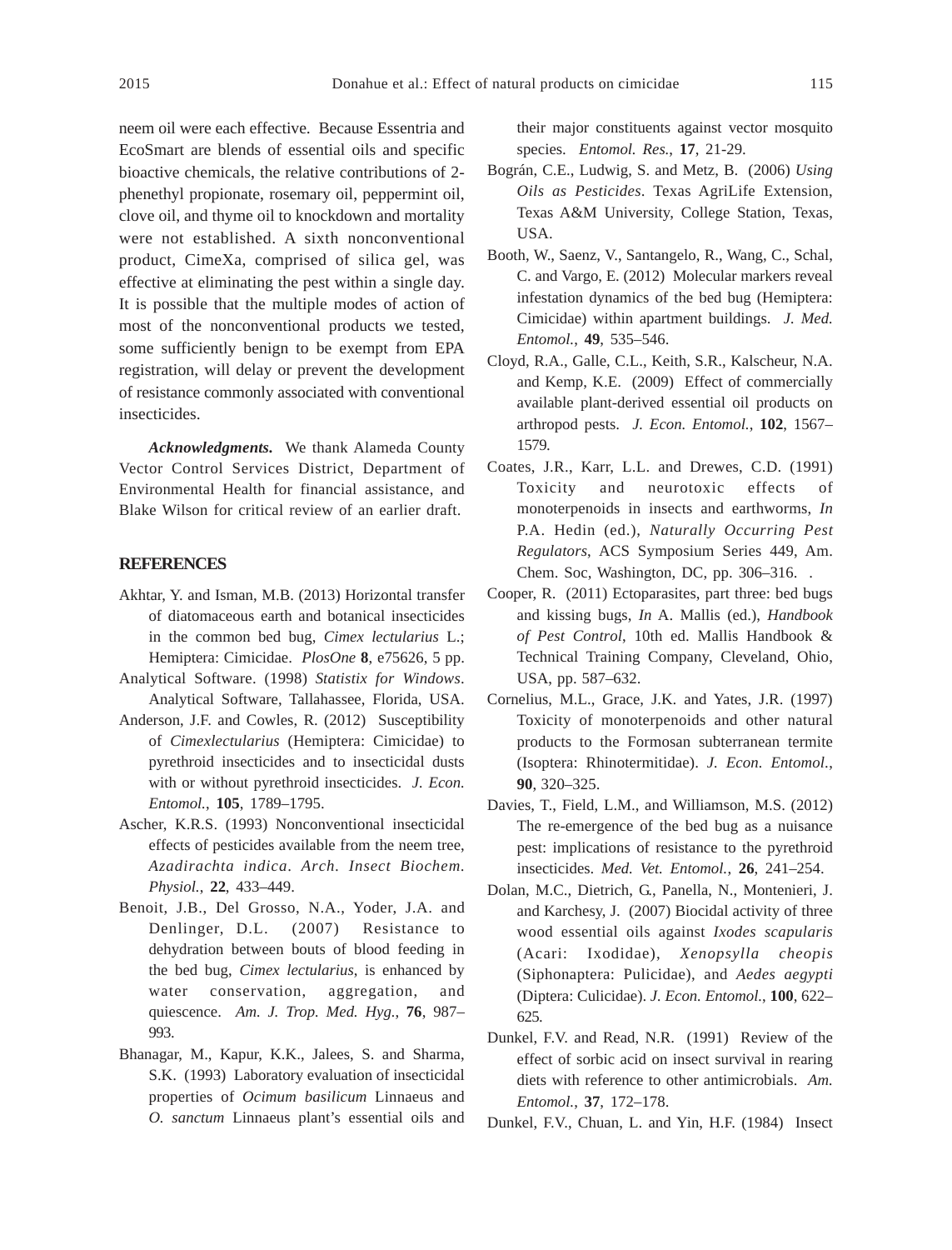- Ebeling, W. (1975) *Urban Entomology*. University of California, Los Angeles, California, USA.
- Ferrarini, S.R., Duarte, M.O., da Rosa, R.G., Rolim, V., Eifler-Lima, V.L., von Poser, G. and Ribeiro, V.L.S. (2008) Acaricidal activity of limonene, limonene oxide and β-amino alcohol derivatives on *Rhipicephalus* (*Boophilus*) *microplus*. *Vet. Parasitol.*, **157**, 149–153.
- Goddard, J. and Mascheck, K. (2015) Laboratory assays with various insecticides against bed bugs taken from a poultry house in Mississippi. *Midsouth Entomol.*, **8**, 10–15.
- Greenberg, S.M., Showler, A.T. and Liu, T.-X. (2005) Effects of neem-based insecticides on beet armyworm (Lepidoptera: Noctuidae). *Insect Sci.*, **12**, 17–23.
- Hieu, T.T., Kim, S.-I., Lee, S.-G. and Ahn, Y.-J. (2010) Repellency to *Stomoxys calcitrans* (Diptera: Muscidae) of plant essential oils alone or in combination with *Calophyllum inophyllum* oil. *J. Med. Entomol.*, **47**, 575–580.
- Hieu, T.T., Kim, S-I. and Ahn, Y-J. (2012) Toxicity of *Zanthoxylum piperitum* and *Z*. *armatum* oil constituents and related compounds to *Stomoxys calcitrans* (Diptera: Muscidae). *J. Med. Entomol.*, **49**, 1084–1091.
- Hinson, K.R., Benson, E.P., Zungoli, P.A., Bridges, W.C. Jr. and Ellis, B.R. (2014) Assessment of natural-based products for bed bug (Hemiptera: Cimicidae) control. *In* G. Müller, R. Pospischil, and W.H. Robinson (eds.), Proc. 8<sup>th</sup> Int. Conf. *Urban Pests*, OOK Press, Hungary, pp. 97–101.
- Hummelbrunner, A.L. and Isman, M.B. (2001) Acute, sublethal, antifeedant and synergistic effects of monoterpenoid essential oil compounds on the tobacco cut worm (Lepidoptera: Noctuidae). *J. Agric. Food Chem.*, **49**, 715–720.
- Isman, M.B. (2000) Plant essential oils for pest and disease management. *Crop Prot.*, **19**, 603–608.
- Jones, P.S., Ley, S.V., Morgen, E.E. and Santafianos, D. (1989)The chemistry of the neem tree. *In* M. Jacobson (ed.), *Focus on Phytochemical Pesticides,* CRC Press, Boca Raton, Florida, USA, pp. 19–45.
- Khanikor, B., Parida, P., Yadav, R.N.S. and Bora, D. (2013) Comparative mode of action of some terpene compounds against octopamine receptor and acetyl cholinesterase of mosquito and human system by the help of homology modeling and Docking studies*. J. Appl. Pharm. Sci.*, **3**, 6–12.
- Kraiss, H. and Cullen, E.M. (2008) Insect growth regulator effects of azadirachtin and neem oil on survivorship, development and fecundity of *Aphis glycines* (Homoptera: Aphididae) and its predator, *Harmonia axyridis* (Coleoptera: Coccinellidae). *Pest Manag. Sci.*, **64**, 660–668.
- Koganemaru, R.D. and Miller, M. (2013) The bed bug problem: past, present, and future control methods. *Pestic. Biochem. Physiol*., **106**, 177**–** 189.
- Koul, O., Walia, S. and Dhaliwal, G.S. (2008) Essential oils as green pesticides: potential and constraints. *Biopestic. Int*., **4**, 63–84.
- Lee, S., Tsao, R., Peterson, C. and Coates, J.R. (1997) Insecticidal activity of monoterpenoids to western corn root worm (Coleoptera: Chysomelidae), two spotted spidermite (Acari: Tetranychidae) and housefly (Diptera: Muscidae). *J. Econ. Entomol.*, **90**, 883–892.
- Mann, R.S., and Kaufamn, P.E. (2012) Natural product pesticides: their development, delivery and use against insect vectors. *Mini-Rev. Org. Chem.*, **9**, 185–202.
- Mkolo, N.M., Sako, K.B., Olowoyo, J.O., Ndlovu, S. and Magano, S.R. (2011) Variation in the repellency effects of the leaves of *Mentha piperita*against adults of *Amblyomma hebraeum*. *Afr. J. Biotechnol.*, **10**, 11426–11432.
- Nikolov, A. and Ganchev, D. (2011) In vitro antifungal examination of potassium sorbate towards some phytopathogens. *Bulg. J. Agric. Sci.*, **17**, 191– 194.
- Obeng-Ofori, D. and Reichmuth, C.H. (1997) Bioactivity of eugenol, a major component of essential oil of *Ocimum suvae* (wild) against four sepcies of stored product coleopteran. *Int. J. Pest Manag.*, **43**, 89–94.
- Panella, N.A., Karchesy, J., Maupin, G.O., Malan, J.C.S. and Piesman, J. (1997) Susceptibility of immature *Ixodes scapularis* (Acari: Ixodidae) to plant-derived acaricides. *J. Med. Entomol.*, **34**, 340–345.